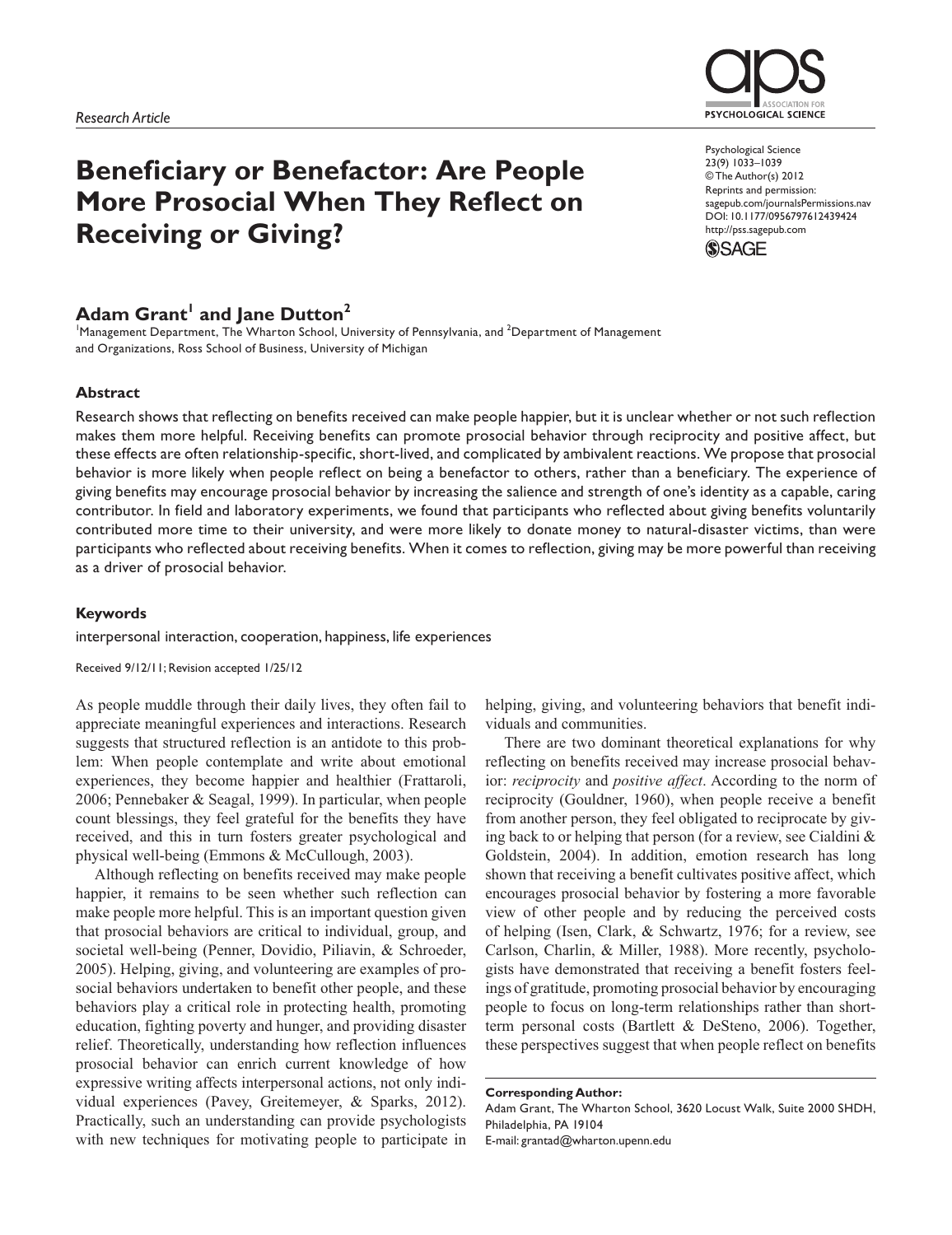received, they may experience positive affect and a greater sense of obligation, which will motivate them to engage in prosocial behavior.

However, there are reasons to believe that reflecting on benefits received may not be sufficient to promote prosocial behavior. First, because reciprocity norms are often relationship-specific, receiving a benefit can create feelings of obligation toward one's benefactor while failing to encourage repeated prosocial behaviors toward other people (Cialdini & Goldstein, 2004). Second, because emotions are temporary states, their effects on prosocial behavior are known to be short-lived. For example, Isen et al. (1976) found that when people received a gift, the increase in helpfulness that they demonstrated typically disappeared in less than 30 min. Similarly, DeSteno, Bartlett, Baumann, Williams, and Dickens (2010) noted that feeling grateful for benefits received is likely to encourage prosocial behavior only if one is "quickly confronted by another individual requesting exchange or assistance" (p. 293). Third, receiving a benefit often leads people to feel helpless, dependent, incompetent, or embarrassed (Fisher, Nadler, & Whitcher-Alagna, 1982), and some receivers seek to escape feelings of indebtedness by avoiding opportunities to reciprocate (Flynn & Brockner, 2003). Even when individuals are grateful for the benefits they receive, they are likely to attribute substantial responsibility for their good fortune to another person, which may undermine their sense of selfefficacy and control (Chow & Lowery, 2010; Weiner, 1985). Moreover, the experience of receiving help can foster a passive mind-set, reducing people's motivation to exert effort (Fitzsimons & Finkel, 2011). Thus, receiving carries the risk of fostering an identity as a passive beneficiary, which may not engender the self-efficacy and commitment necessary for prosocial behavior.

In this article, we examine whether a different form of structured reflection is more conducive to prosocial behavior. We propose that people are more inclined to initiate and sustain prosocial behavior when they reflect on benefits given than when they reflect on benefits received. According to *self-perception theory* (Bem, 1972), people often infer their attitudes and identities by observing their own behaviors. When people reflect on their experiences of giving rather than receiving, they are likely to see themselves as benefactors rather than beneficiaries, and such a perception will activate and strengthen their values and their identities as caring, helpful, prosocial individuals who are capable of succeeding. Indeed, research shows that the experience of giving to other people can enhance feelings of self-efficacy as a capable contributor (Alessandri, Caprara, Eisenberg, & Steca, 2009) and feelings of social worth as a valued contributor (Grant & Gino, 2010). As Alessandri et al. (2009) explained, "by engaging in prosocial actions, people may come to think of themselves as prosocial individuals. . . . Prosocial behavior changes individuals' self-perceptions about their own empathic and prosocial dispositions and capacities" (p. 1237).

Seeing oneself as a benefactor is likely to be particularly motivating given that benevolence values, which emphasize the importance of protecting and promoting the well-being of the people with whom one is in personal contact, are the most strongly held and widely shared values across the majority of the world's cultures (Schwartz & Bardi, 2001). When people view themselves as benefactors, these core values are salient, and engaging in prosocial behavior provides the opportunity to express, affirm, and fulfill the desire to help effectively (Verplanken & Holland, 2002), which results in consistency between values and behaviors (Cialdini & Goldstein, 2004). Indeed, both laboratory and field studies have shown that when their self-concept as benefactors is situationally or chronically salient, people demonstrate greater commitment to helping, giving, and volunteering (e.g., Grant, Dutton, & Rosso, 2008; Nelson & Norton, 2005; Penner & Finkelstein, 1998).

In summary, we expect that recalling experiences of being a benefactor (i.e., giving benefits) will be more likely to enhance prosocial behavior than recalling experiences of being a beneficiary (i.e., receiving benefits). To test this hypothesis, we conducted two experiments. In Experiment 1, a field experiment, university fund-raisers wrote journal entries about recent experiences in which they had either received benefits from other people or had given benefits to other people. In Experiment 2, a laboratory experiment, participants listed three ways in which they had recently given help, received help, or neither (i.e., they wrote about a different topic). In both experiments, mindful of the importance of examining real behavior (Baumeister, Vohs, & Funder, 2007), we obtained objective measures of prosocial behavior by tracking actual expenditures of time (in voluntary calls to help a university) and money (in donations to help earthquake victims).

## **Experiment 1**

## *Method*

**Participants.** This study involved 32 fund-raisers working at a call center for a large public university in the midwestern United States. These fund-raisers were responsible for obtaining alumni donations to support student scholarships, faculty salaries, and new buildings and programs. We contacted the university's 66 fund-raisers by e-mail, offering \$25 for participating in a study of journal writing at work, and 32 agreed to become involved (response rate  $= 48.5\%$ ). The sample was 53% male and 47% female, and participants had an average job tenure of 4.08 months  $(SD = 3.87$  months).

*Design and procedure.* All of the fund-raisers kept journals. We selected journal writing as the medium of expression because it is known to be an important vehicle for expressing emotions and reflecting on one's experiences (for reviews, see Frattaroli, 2006; Pennebaker & Seagal, 1999) and because it has been used in previous experiments on experiences of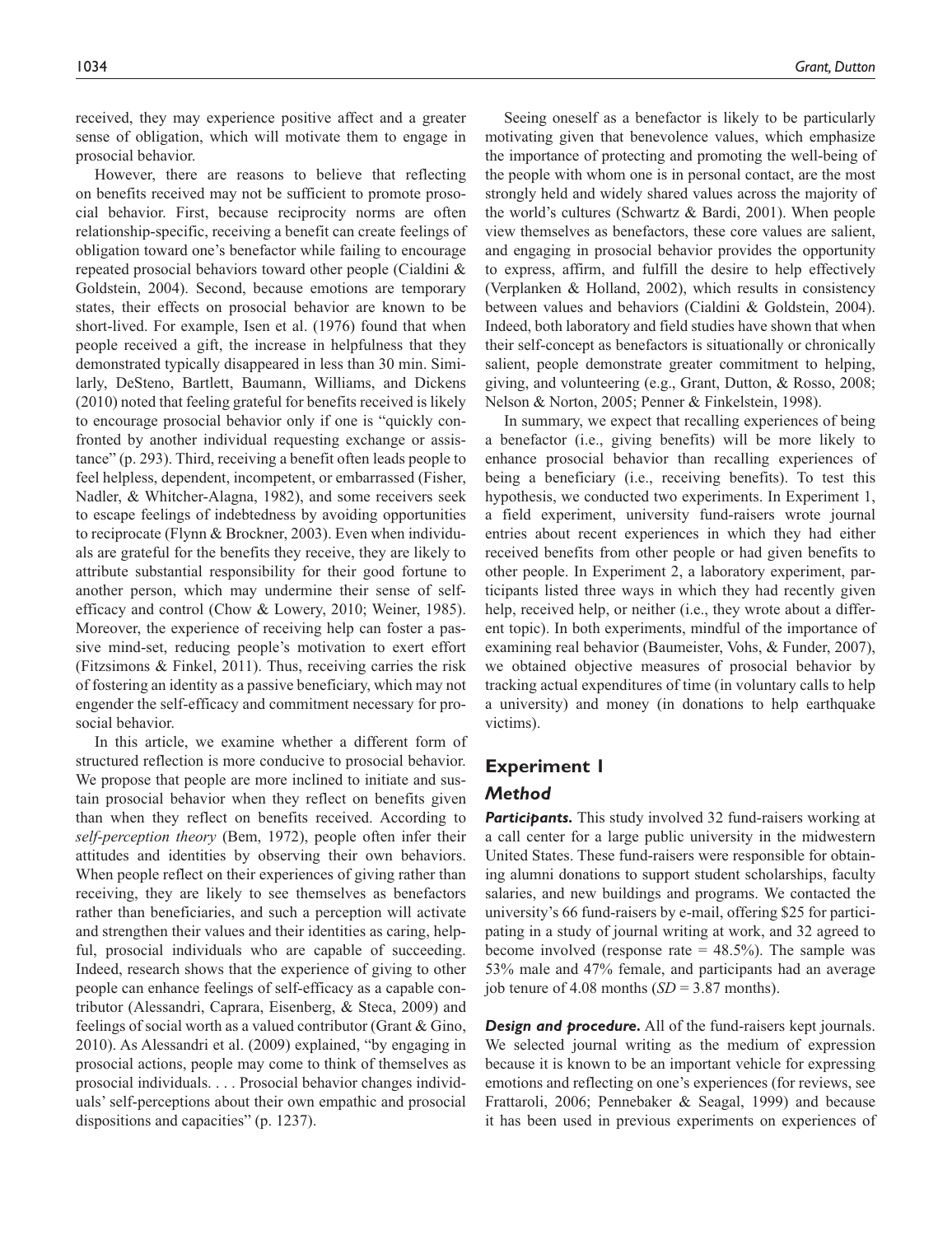gratitude (Emmons & McCullough, 2003; Lyubomirsky, Sheldon, & Schkade, 2005). We asked each participant to write daily journal entries for 4 consecutive days, for 15 min each day, and submit the entries on a password-protected Web site.

Using a random-number generator, we assigned the fundraisers to one of two between-subjects conditions: beneficiary or benefactor. We adapted the prompts from existing research on gratitude reflection (Emmons & McCullough, 2003). In the beneficiary condition, we asked participants to write about recent experiences at work in which they had felt grateful for a benefit received from other people; in the benefactor condition, we asked participants to write about recent experiences at work in which they had made a contribution that enabled other people to feel grateful. In both conditions, guided by evidence about the value of forming a coherent narrative (Pennebaker & Seagal, 1999), we asked participants to write a story about a different experience each day, reflect on what brought it about, and describe how it affected their thoughts, feelings, and actions. To eliminate methodological artifacts and create a fair comparison between conditions (Cooper & Richardson, 1986), we designed the experiment so that the only difference in the instructions between the two conditions was whether participants wrote about the experience of receiving or giving a benefit.

*Measures.* We measured prosocial behavior in terms of the voluntary efforts that the fund-raisers undertook in their jobs to benefit the university (Grant & Gino, 2010). The fundraisers' jobs involved only one task: calling alumni to solicit donations. They were paid a fixed hourly wage without any goals, rewards, or incentives, so they had the freedom to choose how much effort to expend in raising money for the university. Consequently, the number of calls made is a direct measure of prosocial behavior, reflecting a personal choice without obligation—to devote time and energy to benefiting other people (e.g., Brief & Motowidlo, 1986; Omoto & Snyder, 1995; Penner et al., 2005). Given that the number of calls made is a strong predictor of the total donation money that fund-raisers obtain (Grant, 2008), any fund-raisers who made more calls after journal writing would be demonstrating increased behavioral commitment to helping the university

raise more money. We measured prosocial behavior as the number of hourly calls that each fund-raiser made during the 2 weeks before the week of journal writing (the pretest) and the 2 weeks after the week of journal writing (the posttest). The number of calls per hour was automatically recorded by calltracking software and verified by two managers, and these data were reliable across the 2-week pretest period ( $\alpha = .81$ ) and the 2-week posttest period ( $\alpha$  = .70). Calls were the only measure of prosocial behavior that we collected; we did not have access to other behavioral data.

The average fund-raiser submitted 2.81 journal entries  $(SD = 1.53)$ . Two independent coders blind to our hypothesis counted the number of times each journal entry mentioned receiving a benefit from other people and giving a benefit to other people. The mean scores showed excellent interrater reliability,  $ICC(2) = .99$  for receiving and .96 for giving,  $ps <$ .001.

## *Results and discussion*

Table 1 reports the means and standard deviations of the measured variables in the two conditions. As expected, receiving a benefit was mentioned more frequently by fund-raisers in the beneficiary condition than by those in the benefactor condition,  $t(15.22) = 3.96$ ,  $p < .01$ ,  $p_{\text{rep}} = .99$ . Conversely, giving a benefit was mentioned more frequently by fund-raisers in the benefactor condition than by those in the beneficiary condition,  $t(16.05) = 4.26$ ,  $p < .01$ ,  $p_{\text{ren}} = .99$ . These results support the effectiveness of our manipulation.<sup>1</sup>

A repeated measures analysis of variance showed a significant time-condition interaction effect on the number of calls per hour,  $F(1, 30) = 4.45$ ,  $p = .04$ ,  $p_{\text{rep}} = .89$ ,  $\eta^2 = .11$ . Pairedsamples *t* tests revealed that the number of hourly calls made by fund-raisers in the benefactor condition increased significantly from the pretest to the posttest,  $t(16) = 3.34$ ,  $p < .01$ ,  $p_{\text{rep}}$  = .98,  $d$  = 0.88. The number of hourly calls made by fundraisers in the beneficiary condition did not show a significant change,  $t(14) = 0.23$ ,  $p = .82<sup>2</sup>$ . The total number of calls showed the same pattern of results: The number increased significantly in the benefactor condition,  $t(16) = 2.91$ ,  $p =$ .01,  $p_{\text{rep}} = .96$ ,  $d = 0.33$ , but not in the beneficiary condition,  $t(14) = 1.25, p = .23.$ 

**Table 1.** Means of Measured Variables in Experiment 1

|                        | Number of calls<br>per hour |            | Total number of calls |               | Number of mentions per<br>journal entry |                                      |
|------------------------|-----------------------------|------------|-----------------------|---------------|-----------------------------------------|--------------------------------------|
| Condition              | Pretest                     | Posttest   | Pretest               | Posttest      |                                         | Giving a benefit Receiving a benefit |
| Benefactor $(n = 17)$  | 3.33(1.25)                  | 4.31(0.95) | 76.71 (61.82)         | 95.94 (55.68) | 3.68(3.53)                              | 0.35(0.88)                           |
| Beneficiary $(n = 15)$ | 3.76(1.20)                  | 3.84(0.82) | 66.20 (29.53)         | 74.87 (24.60) | 0.03(0.13)                              | 4.50(3.97)                           |

Note: Standard deviations are given in parentheses.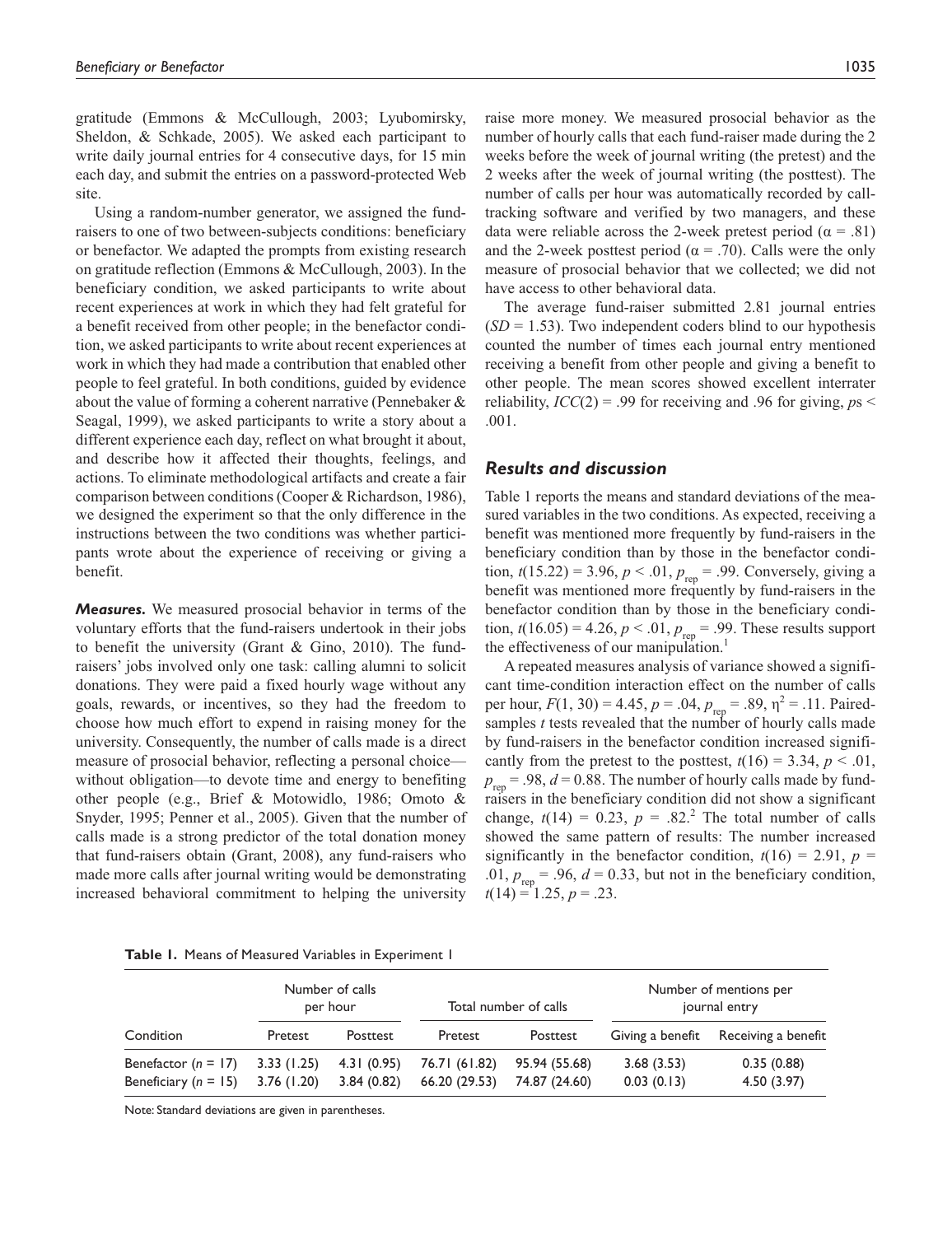## **Experiment 2**

In our next experiment, we sought to constructively replicate these findings (Lykken, 1968) with a different sample, manipulation, and measure of prosocial behavior. Instead of measuring changes in prosocial behavior over time using a within-subjects comparison, we added a control condition to facilitate a stronger between-subjects comparison.

## *Method*

Participants and design. This study involved 84 students from a subject pool at a private university in the northeastern United States. The participants logged in to the Qualtrics survey Web site for an online study of life events that would pay \$5. They were randomly assigned to one of three betweensubjects conditions: beneficiary, benefactor, or control. In the beneficiary condition, participants were asked to describe three recent experiences of receiving benefits from other people:

We often receive from other people. We receive when others help, contribute, donate, assist, volunteer, express compassion, or provide support to us—any act of offering their time, knowledge, skills, money, connections, or other resources to benefit us. Thinking back over the past few weeks, please identify three ways in which you received from another person. What did you receive, and how did you benefit?

In the benefactor condition, participants were asked to describe three recent experiences of giving benefits to other people:

We often give to other people. We give when we help, contribute, donate, assist, volunteer, express compassion, or provide support to another person—any act of offering our time, knowledge, skills, money, connections, or other resources to benefit another person. Thinking back over the past few weeks, please identify three ways in which you gave to another person. What did you give, and how did the recipient benefit?

Participants in these two conditions wrote about experiences of receiving from, or giving to, three different people. In the

control condition, participants were asked to write about a neutral topic: "We often eat different types of foods. Thinking back over the past few weeks, please identify three different foods that you ate. What did you eat, and what did it taste like?"

*Procedure and measures.* After answering the prompts, all participants completed manipulation checks, indicating their agreement with several statements using a 7-point Likert-type scale ranging from 1 (*disagree strongly*) to 7 (*agree strongly*). All the statements began with the prompt, "In the situations that I wrote about at the beginning of the study, I was. . . ." For the beneficiary manipulation check, the prompt was completed with "a recipient," "a beneficiary," "a target of help," and "a receiver" ( $\alpha$  = .85). For the benefactor manipulation check, the prompt was completed with "a giver," "a helper," "a provider," and "a supporter"  $(\alpha = .93)$ .

During the following month (June 2011), participants visited the university's behavioral lab to pick up their payment. On average, the participants arrived 2 weeks after completing the online study (range: 1–4 weeks). When they arrived, the experimenter handed them a form that described the March 11, 2011, earthquake and tsunami in Japan, and provided estimates of the number of casualties, number of people displaced, and shortages of electricity, food, and water. The form noted that a group of students at the university had launched an earthquake relief initiative for the victims, and that the funds raised from this effort would be donated to the American Red Cross.

On the form, participants indicated whether or not they would like to donate a portion of their \$5 payment to the earthquake relief fund, and if so, how much they wanted to donate. If they did not want to donate, the experimenter paid them \$5. If they did want to donate, the experimenter subtracted the amount listed and paid them any remainder of the \$5. We measured prosocial behavior as the decision to donate money to the relief fund. Donations were the sole measure of prosocial behavior that we obtained; no other behaviors were assessed in this study.

## *Results and discussion*

Table 2 presents the means and standard deviations of the measured variables in the three conditions. As expected, participants in the beneficiary condition saw themselves more

**Table 2.** Means of Measured Variables in Experiment 2

| Condition                | Donation rate (%) | Beneficiary manipulation check:<br>seeing self as receiver | Benefactor manipulation check:<br>seeing self as giver |
|--------------------------|-------------------|------------------------------------------------------------|--------------------------------------------------------|
| Benefactor ( $n = 26$ )  | 46.15             | 3.13(1.40)                                                 | 5.82(0.86)                                             |
| Beneficiary ( $n = 28$ ) | 21.43             | 5.76(0.87)                                                 | 2.81(1.24)                                             |
| Control $(n = 30)$       | 13.33             | 3.62(1.14)                                                 | 3.24(1.60)                                             |

Note: Standard deviations are given in parentheses.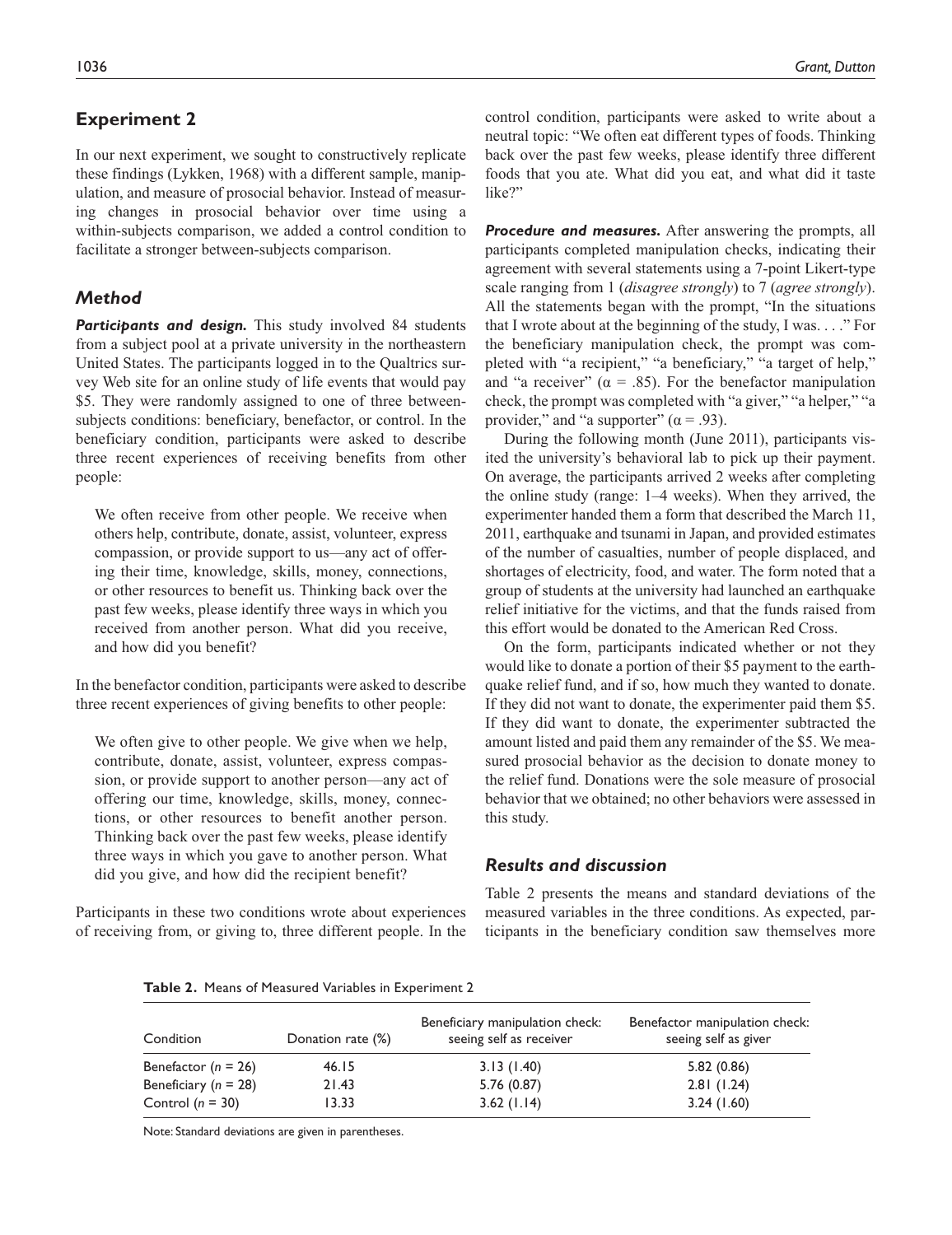strongly as beneficiaries than did those in the benefactor condition,  $t(52) = 8.39, p < .001, p_{rep} > .99, d = 2.33$ , or the control condition,  $t(55) = 7.94$ ,  $p < .001$ ,  $p_{\text{rep}} > .99$ ,  $d = 2.14$ . Conversely, participants in the benefactor condition saw themselves more strongly as benefactors than did those in the beneficiary condition,  $t(52) = 10.29$ ,  $p < .001$ ,  $p_{\text{ren}} > .99$ ,  $d =$ 2.85, or the control condition,  $t(53) = 7.33$ ,  $p < .001$ ,  $p_{\text{ren}} > .99$ ,  $d = 2.01$ . These results support the effectiveness of our manipulation.

To examine whether the manipulation affected prosocial behavior, we conducted contingency-table analyses. In total, 26% of participants donated money, and an omnibus analysis showed significant differences in the donation rate between conditions,  $\chi^2(2, N = 84) = 8.25$ ,  $p = .02$ ,  $p_{\text{rep}} = .94$ ,  $d = 0.66$ . Participants in the benefactor condition were significantly more likely to donate money (46.15%) than were those in the beneficiary condition (21.43%),  $\chi^2(1, N = 54) = 3.71$ ,  $p = .05$ ,  $p_{\text{rep}} = .87, d = 0.54,$  and the control condition (13.33%),  $\chi^2(1, \chi^2)$  $N = 56$ ) = 7.35, *p* < .01,  $p_{\text{rep}}$  = .96, *d* = 0.78.<sup>3</sup>

## **General Discussion**

Our studies show that reflecting on experiences as a benefactor, rather than a beneficiary, is more likely to enhance prosocial behavior. After merely writing about their contributions for 15 min per day for 2 to 4 days, fund-raisers increased their hourly calls to help their university by more than 29% in the following 2 weeks. A few weeks after simply describing three recent experiences of giving, participants were more than twice as likely to donate money to an earthquake relief fund as were participants who described recent experiences of receiving or who wrote about a neutral topic.

These findings have important implications for knowledge about prosocial behavior and expressive writing. With respect to prosocial behavior, recent evidence suggests that giving can promote greater happiness than receiving (Dunn, Aknin, & Norton, 2008). Our results go further by revealing that reflecting on giving, rather than receiving, can also lead to greater helpfulness. Our research demonstrates that reflecting on the experience of giving can exert a powerful influence on naturalistic behavior in the field, not only on psychological states in the laboratory (Baumeister, Vohs, & Funder, 2007). In this way, our studies answer calls to enrich knowledge about giving by exploring the experiences of benefactors, and not just beneficiaries (Brown, Nesse, Vinokur, & Smith, 2003; Grant & Gino, 2010).

Our findings also have meaningful implications for the expressive-writing literature. Although evidence that writing about positive experiences can improve well-being and health behaviors has begun to accumulate (e.g., Burton & King, 2004; Emmons & McCullough, 2003), little research has examined the implications for interpersonal behaviors. One exception to this generalization is found in new research indicating that reflecting about relatedness can strengthen feelings of connectedness, increasing prosocial behavior (Pavey et al.,

2012). Our research extends knowledge in this area by showing that, when it comes to motivating prosocial behavior, not all experiences of relatedness are created equal. Reflecting on connections to other people as a giver is more conducive to prosocial behavior than is reflecting on connections to other people as a receiver.

Although we expected that reflecting on giving benefits to other people would yield greater increases in prosocial behavior, we were surprised that reflecting on receiving benefits from other people did not produce significant increases in prosocial behavior in either study. Future research is necessary to explore whether such an effect was absent because emotions of gratitude are most likely to influence short-term, immediate behaviors (Bartlett & DeSteno, 2006; DeSteno et al., 2010). On the one hand, it is tempting to assume that reflecting on grateful emotions may cause them to come flooding back, spurring prosocial behaviors. On the other hand, any ensuing prosocial behaviors are likely to be temporary, given the shortlived nature of emotions themselves. Reflecting on receiving may have an enduring impact on prosocial behaviors only when the memories leave affective residue and facilitate learning, and thereby result in lasting behavior change (Baumeister, Vohs, DeWall, & Zhang, 2007). However, it is worth noting that the effects of expressive writing are known to change and even reverse over time. For example, writing about a traumatic experience has an initial negative effect on well-being, but becomes positive after approximately 2 weeks (Pennebaker & Seagal, 1999). Thus, in our research it is plausible that the positive effects of reflecting on giving emerged after a delay, rather than immediately, and that reflecting on receiving had positive short-term effects that had faded by the time we measured prosocial behaviors.

In addition, it may be that we asked the fund-raisers in Experiment 1 to count their blessings too frequently (see p. 126 in Lyubomirsky et al., 2005) and that donating money to earthquake victims was too distally linked to the types of benefits that participants in Experiment 2 reflected on receiving. Given that domain-congruent psychological states appear to have a particularly powerful influence on behaviors (e.g., Ajzen, 1991), reflection may yield the strongest effects when it is matched to the behavior in question. When people reflect on receiving the same type of benefit that they have the opportunity to give, they may perceive prosocial behavior as more descriptively or prescriptively normative: The person who gave them benefits may serve as a role model (Bandura, 1977), providing social proof that giving is common and desirable in the situation in question (Cialdini & Goldstein, 2004).

More generally, it will be critical for further studies to test the psychological mechanisms that mediate the effects of reflecting on being a benefactor, which may include feelings of responsibility; an identity as a capable and valued contributor; guilt for failing to contribute more; and value activation, expression, affirmation, and fulfillment. In particular, we hope to see researchers tease apart the effects of identity and selfefficacy. Are the effects we observed driven by seeing oneself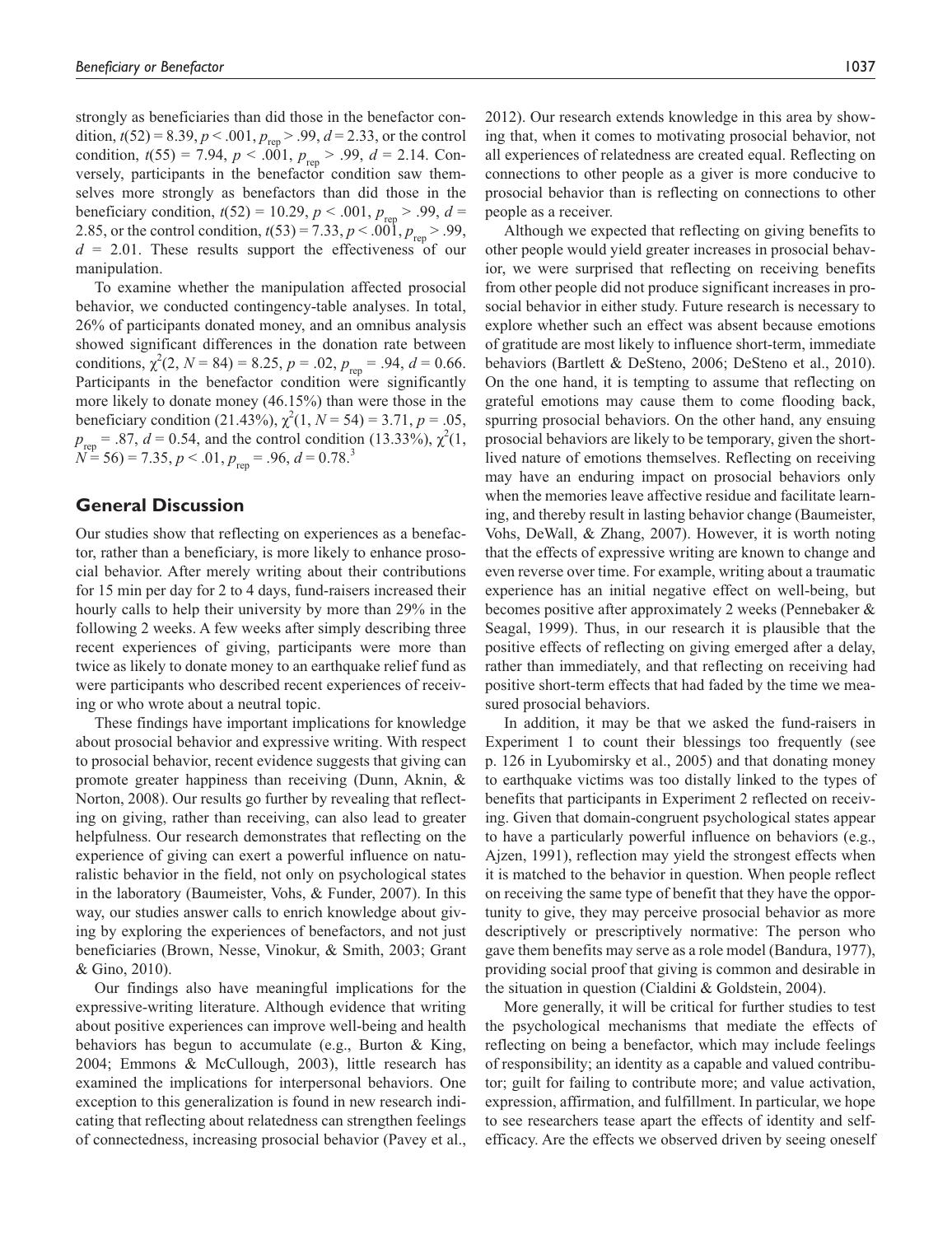as helpful, capable, or both? Furthermore, our research does not address how reflecting on negative benefactor experiences, rather than positive benefactor experiences, affects prosocial behavior. If people recall experiences in which they declined to give help, will their prosocial behavior increase because of guilt or decrease because they perceive themselves as less generous or more selfish? If people recall experiences of attempting to help but failing to do so effectively, will this strengthen their prosocial identities as givers but reduce their self-efficacy? Investigating this question might shed light on the relative roles of identity and self-efficacy in mediating the observed effect of reflection on prosocial behavior.

Finally, it is worth noting that other studies have found that reflecting on giving decreases, rather than increases, prosocial behavior (Jordan, Mullen, & Murnighan, 2011; Sachdeva, Iliev, & Medin, 2009). Although future research is necessary to resolve these competing findings, one likely explanation lies in the breadth of the reflection undertaken. In previous studies participants wrote more general stories about themselves as givers, which may have allowed them to avoid giving in a particular situation but still maintain prosocial identities as givers. In our studies, participants focused on specific giving behaviors in which they had engaged, which may have motivated them to engage in prosocial behavior to develop or reinforce their identities as givers.

From a practical perspective, our research demonstrates that self-reflection is a powerful vehicle for motivating prosocial behavior. Merely thinking about recent experiences of giving encourages people to give more time and money. Our research provides empirical support for a kernel of wisdom from La Rochefoucauld (1691/2003): When it comes to motivating prosocial behavior, it may be true that it is better to confer benefits than to receive them.

#### **Acknowledgments**

For generative feedback, we thank Associate Editor Julie Fitness, Francesca Gino, Maurice Schweitzer, and Alison Wood. For assistance with data collection, we are grateful to Howard Heevner, Jenny Schumaker, and Laurita Thomas.

#### **Declaration of Conflicting Interests**

The authors declared that they had no conflicts of interest with respect to their authorship or the publication of this article.

#### **Funding**

This research was generously supported by a University of Michigan Interdisciplinary Committee on Organizational Studies (ICOS) grant and the Wharton Behavioral Lab.

#### **Notes**

1. For both manipulation checks, Levene's test revealed unequal variances between conditions. To compare the conditions, we used Welch's *t* test, which relaxes the assumption of equal variances and adjusts for discrepancies by decreasing degrees of freedom.

2. Including the number of journal entries completed as a covariate did not significantly affect the results. In addition, the two conditions did not differ significantly in the number of words written or the total number of hours worked. We also analyzed the number of hourly calls separately for each of the 2 weeks of the posttest. The number of hourly calls from fund-raisers in the benefactor condition increased significantly from the pretest  $(M = 3.33, SD = 1.25)$  to the 1st week of the posttest ( $M = 4.38$ ,  $SD = 1.37$ ),  $t(16) = 3.12$ ,  $p < .01$ ,  $p_{\text{ren}} = .96$ ,  $d =$ 0.80, and the 2nd week of the posttest  $(M = 4.21, SD = 1.17)$ ,  $t(16) =$ 2.34,  $p = .03$ ,  $p_{\text{ren}} = .91$ ,  $d = 0.73$ . The number of hourly calls from fund-raisers in the beneficiary condition did not change significantly from the pretest  $(M = 3.76, SD = 1.20)$  to the 1st week of the posttest  $(M = 3.77, SD = 0.96)$ ,  $t(14) = 0.01$ ,  $p = .99$ , or the 2nd week of the posttest ( $M = 3.50$ ,  $SD = 1.52$ ),  $t(14) = -0.62$ ,  $p = .55$ . Finally, it is noteworthy that 94% (16 of 17) of the fund-raisers in the benefactor condition increased their number of hourly calls from the pretest to the posttest, compared with 60% of the fund-raisers in the beneficiary condition (9 of 15),  $\chi^2(1, N = 32) = 5.43, p = .02, p_{rep} = .93.$ 

3. The trend for a greater donation rate in the beneficiary condition than in the control condition did not reach statistical significance,  $\chi^2(1, N = 58) = 0.67$ ,  $p = .42$ . Among participants who donated money, the average amounts were \$2.58 in the benefactor condition  $(SD = 1.88)$ , \$2.67 in the beneficiary condition  $(SD = 1.97)$ , and \$1.50 in the control condition  $(SD = 0.58)$ , but the total number of donors was not sufficient for a meaningful comparison of donation amounts across conditions.

#### **References**

- Ajzen, I. (1991). The theory of planned behavior. *Organizational Behavior and Human Decision Processes*, *50*, 179–211.
- Alessandri, G., Caprara, G. V., Eisenberg, N., & Steca, P. (2009). Reciprocal relations among self-efficacy beliefs and prosociality across time. *Journal of Personality*, *77*, 1229–1259.
- Bandura, A. (1977). *Social learning theory*. Englewood Cliffs, NJ: Prentice Hall.
- Bartlett, M. Y., & DeSteno, D. (2006). Gratitude and prosocial behavior: Helping when it costs you. *Psychological Science*, *17*, 319–325.
- Baumeister, R. F., Vohs, K. D., DeWall, C. N., & Zhang, L. (2007). How emotion shapes behavior: Feedback, anticipation, and reflection, rather than direct causation. *Personality and Social Psychology Review*, *11*, 167–203.
- Baumeister, R. F., Vohs, K. D., & Funder, D. C. (2007). Psychology as the science of self-reports and finger movements: Whatever happened to actual behavior? *Perspectives on Psychological Science*, *2*, 396–403.
- Bem, D. J. (1972). Self-perception theory. In L. Berkowitz (Ed.), *Advances in experimental social psychology* (Vol. 6, pp. 1–62). New York, NY: Academic Press.
- Brief, A. P., & Motowidlo, S. J. (1986). Prosocial organizational behaviors. *Academy of Management Review*, *11*, 710–725.
- Brown, S. L., Nesse, R. M., Vinokur, A. D., & Smith, D. M. (2003). Providing social support may be more beneficial than receiving it: Results from a prospective study of mortality. *Psychological Science*, *14*, 320–327.
- Burton, C. M., & King, L. A. (2004). The health benefits of writing about intensely positive experiences. *Journal of Research in Personality*, *38*, 150–163.